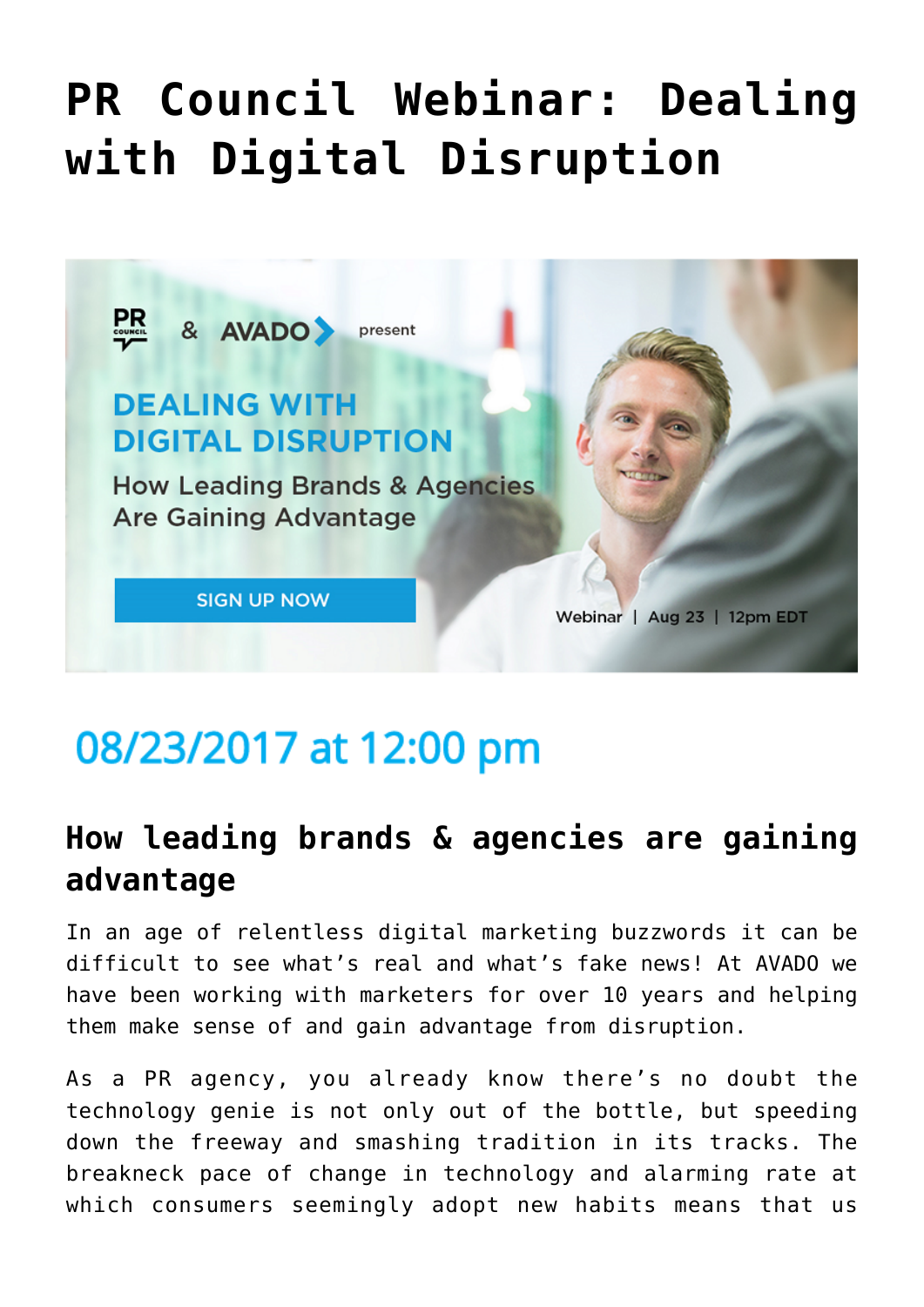marketers must be wise to what is going on, how it will affect us, and what we can do about it.

When it comes down to it we really care about how we can use technology to drive effectiveness or to have more impact, or both! Today's convergence of processing power, cloud computing, mobile devices & IOT, and AI is merging with new consumer interactions and codes of communication in social, video, AR, VR, touch, and speech.

This short talk will headline some of the most disruptive trends, share examples from around the world, framed in the practical context of what you and your organization can do about it.

### **The webinar will cover:**

- The latest digital transformation trends impacting clients and agencies
- How clients are investing in digital talent to gain advantage
- How you can rapidly deploy programs to ensure you have the skills to succeed

#### **Who:**

This webinar is aimed at senior agency staff, but will be valuable to anyone in agency who wants to understand the trends disrupting agency business.

This session will be led by Nick New, Managing Director of AVADO. Nick is currently overseeing talent transformation programs across clients such as GSK, Vodafone, & Ferrero, as well as various WPP & Omnicom agencies.

AVADO is a world leader in transforming talent for digital, with 300+ employees in 8 locations globally.